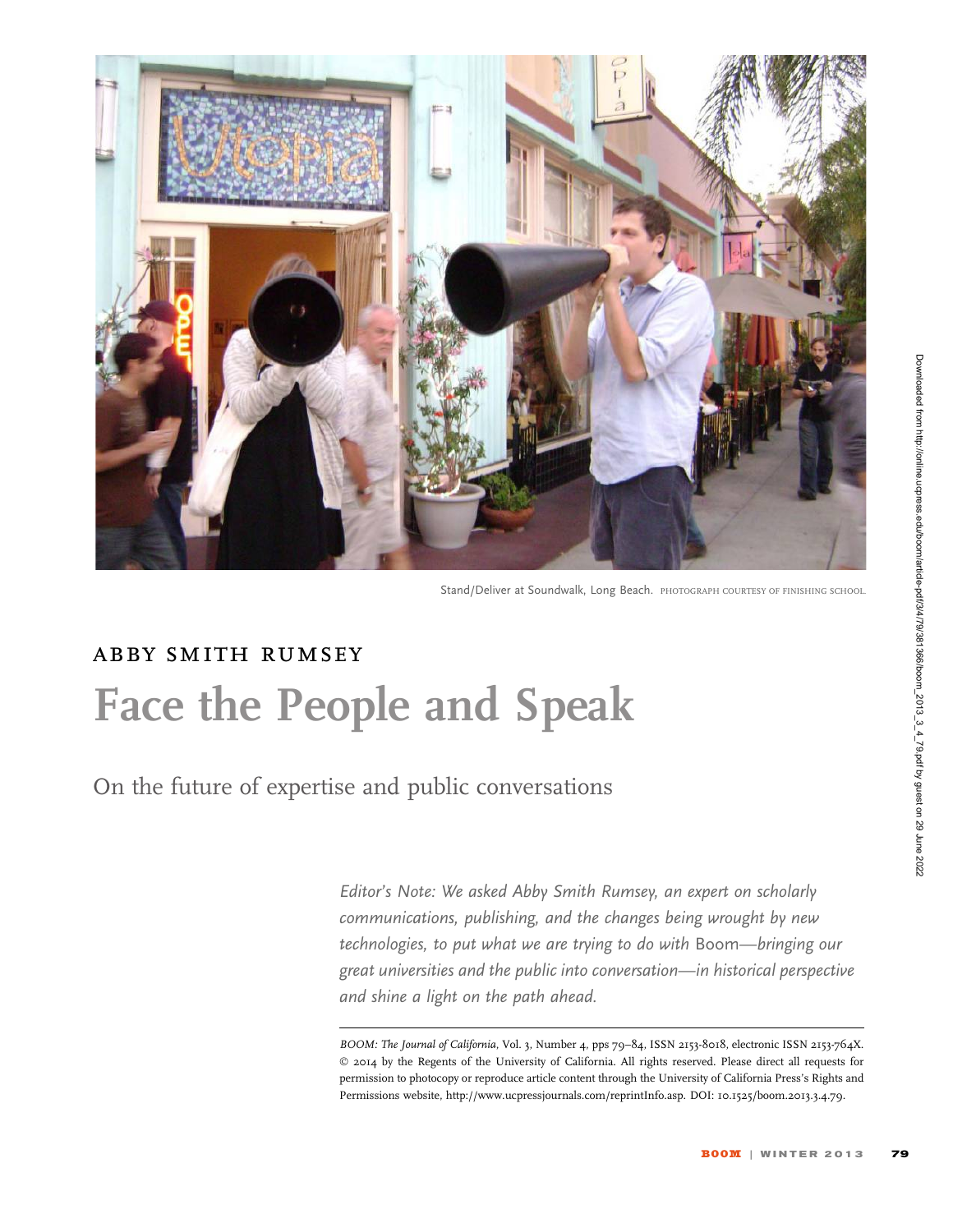In the coming decades, my mind lights up. At once I see<br>
In a world in which advances in knowledge and new<br>
critical perspectives are communicated swiftly and directly nvited to offer a vision for scholarly communication in the coming decades, my mind lights up. At once I see a world in which advances in knowledge and new to an engaged and curious public, a world in which experts cultivate an informed citizenry along with new science and scholarship, and our cyber-infrastructure supports an open, accessible, mutually comprehensible and respectful conversation between specialists and their publics. Experts readily acknowledge the responsibilities that come with their privileged status, responsibilities to the public who count on them and to whom they are accountable. The public is assiduous in seeking knowledge and participating fully in its stewardship. In this world of proliferating arenas of expertise and specialization, we accept that we are, each and every one of us, ''the general public'' in all things except our own particular area of knowledge or skill. To the mycologist, a microbiologist is a layman, and to the expert on Leonardo da Vinci, the Nobelist in economics is at best an amateur in matters art historical. But, collectively, we advance knowledge and attend to the responsible use of that knowledge.

Utopia, right? This vision is hopeful, no doubt. I describe a world I would want to live in and would be proud to pass on to the next generation. But it is in no way utopian. I was thinking of the past. As a young child in the 1960s, I was an unwitting witness to a massive awakening of an elite to their responsibilities to be open and share the stewardship of their privileged knowledge. I refer to Vatican II. Under the leadership of Pope John XXIII, the Roman Catholic Church convened a council of leaders that, among other things, redefined the relationship between priests and parishioners. The Church told priests to turn around, face the people during mass, and perform the rites in the language of the congregation. In seismic terms, this was a massive shift of continental plates whose dramatic release of pent-up energy reverberates to this day.

Vatican II created two tectonic displacements of authority. The first was a rhetorical shift: the translation of the mass from Latin into the vernacular gave people direct access to the sacred liturgy. The second—the spatial equivalent of the rhetorical displacement—was the turning of the priest to face the congregation. Before Vatican II, the celebrant spoke not out to the faithful but up to the heavens in words meant only for God.

## The power to explain and enchant comes with responsibilities.

The change in orientation was no doubt a bit tardy. It has been a long time since any ecclesiastical body monopolized the power of explanation and consolation—this is how the world works, this is who we are, this is why we are here, and this is how to deal with pain and death. By the end of the nineteenth century, the natural and human sciences had taken that mantle of authority for themselves. With that authority, they also took the mysteries of enchantment, fully appropriating the affects of awe that are inherent in the power to turn mysteries into problems, as Noam Chomsky phrased it. Revealing that the universe is 13.8 billion years old, that our brains have 100 trillion synapses, that cockatoos make tools, and crows can count—awesome!

But the power to explain and enchant comes with responsibilities. Our government was set up as a democracy that empowers elected representatives to exercise the people's will. The citizens, in turn, are obligated to be informed and select informed representatives, to hold those representatives to account, and to ensure that the government makes information and education freely accessible.

Today's secular public increasingly recognizes not the clergy, but scientists, scholars, and artists as experts with privileged access to truth. They constitute a recognizable tribe: professionally credentialed following a decade or more of strenuous training; adhering to strict and transparent methods of truth finding, such as hermeneutics and the scientific method; lending their learning to policy makers on some of the thorniest problems our nation faces. In the twenty-first century, artists' and scientists' mastery of materials science and computer code has given them command over the affects of awe and wonder that religion and magic still control in nonsecular societies. They wield these effects deliberately, both to enrich the lives of the public and to seek their continued support. I need only point to the effective use of the widely distributed color-enhanced photographs taken by the Hubble telescope to redeem this troubled scientific exploration in the mind of the public and reconfirm their commitment to support the mission. This was a masterful form of persuasion in which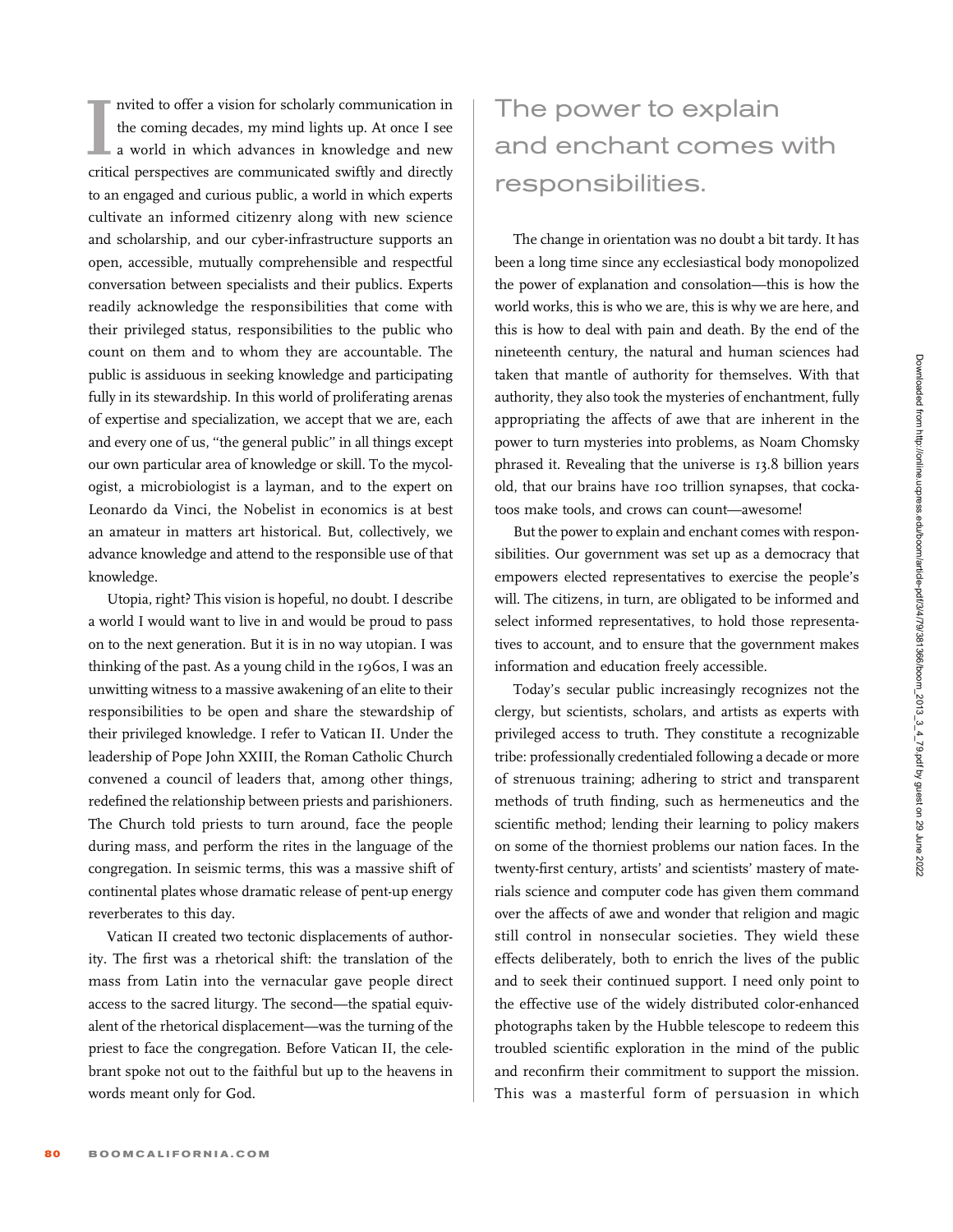Downloaded from http://online.ucpress.edu/boom/article-pdf/3/4/79/381366/boom\_2013\_3\_4\_79.pdf by guest on 29 June 2022

artfully invoked awe trumped argument when logical explanations of Hubble's long-term value failed to captivate the public.

What does this have to do with scholarly communication? Everything. The communication of scholarship through the translation of expert knowledge from domainspecific language to the language of another domain or the vernacular serves two constituents: those who create knowledge and those who use knowledge. As currently practiced, scholarly communication often conflates serving scholarship in the advancement of knowledge with serving scholars in the advancement of individual careers. The causes for this are complex and beyond the scope of this essay. But it is important to note that this turn is a relatively recent phenomenon. Expanding our view of scholarly communication will benefit not only the public but scholarship, too.

Those who create knowledge need a reformation in scholarly communication to lower the high cost of collaborating across disciplines. Imagine the Leonardo specialist, an expert on the emergence of humanism and its consequences for visual representation (a subject of keen interest in the media age) partnering with the economist to look at long-term trends in the commodification of art objects and the effects on global trade—or the fungus scientist and microbiologist investigating strategies to mitigate the spread of disease-causing molds, likely to increase in the coming decades of rising sea levels and severe, frequent flooding. Each expert is fluent in their highly specialized domain-language and research technique. Both experts will need to find a shared language, a way of explaining what they do, how they do it, and what their fields contribute to solving specific problems. The issue of translation, then, of moving from an esoteric language to the vernacular is not simply one of the expert talking to the curious public. It is also, and fundamentally, about two experts communicating across the chasm of disciplinary subdivisions.

While a very small group of people actually create knowledge in any given domain, it is the vast majority of



Stand/Deliver at Perform Chinatown. PHOTOGRAPH COURTESY OF FINISHING SCHOOL.

nonexperts who are called upon to make decisions about how that knowledge is deployed, how the technologies that devolve from it are implemented, for what ends, and under whose oversight. Given the scope of pressing social, economic, and environmental problems facing us, experts from many different subdisciplines will be under increasing pressure to collaborate in problem solving. Each of these collaborations will produce several varieties of possible solutions, which then become matters of public policy. These matters are never questions of choosing between clear good and pure evil. We face a series of trade-offs between competing ends and do so with imperfect knowledge of future consequences.

Many such problems—water pollution, soil depletion, overfishing—arise from our current and past uses of technologies. We will inevitably create more technologies to mitigate them. As we do that, we are likely to continue in a well-established pattern of creating a technological solution to one set of problems, only to discover later that the

Artists' and scientists' mastery of materials science and computer code has given them command over the effects of awe and wonder.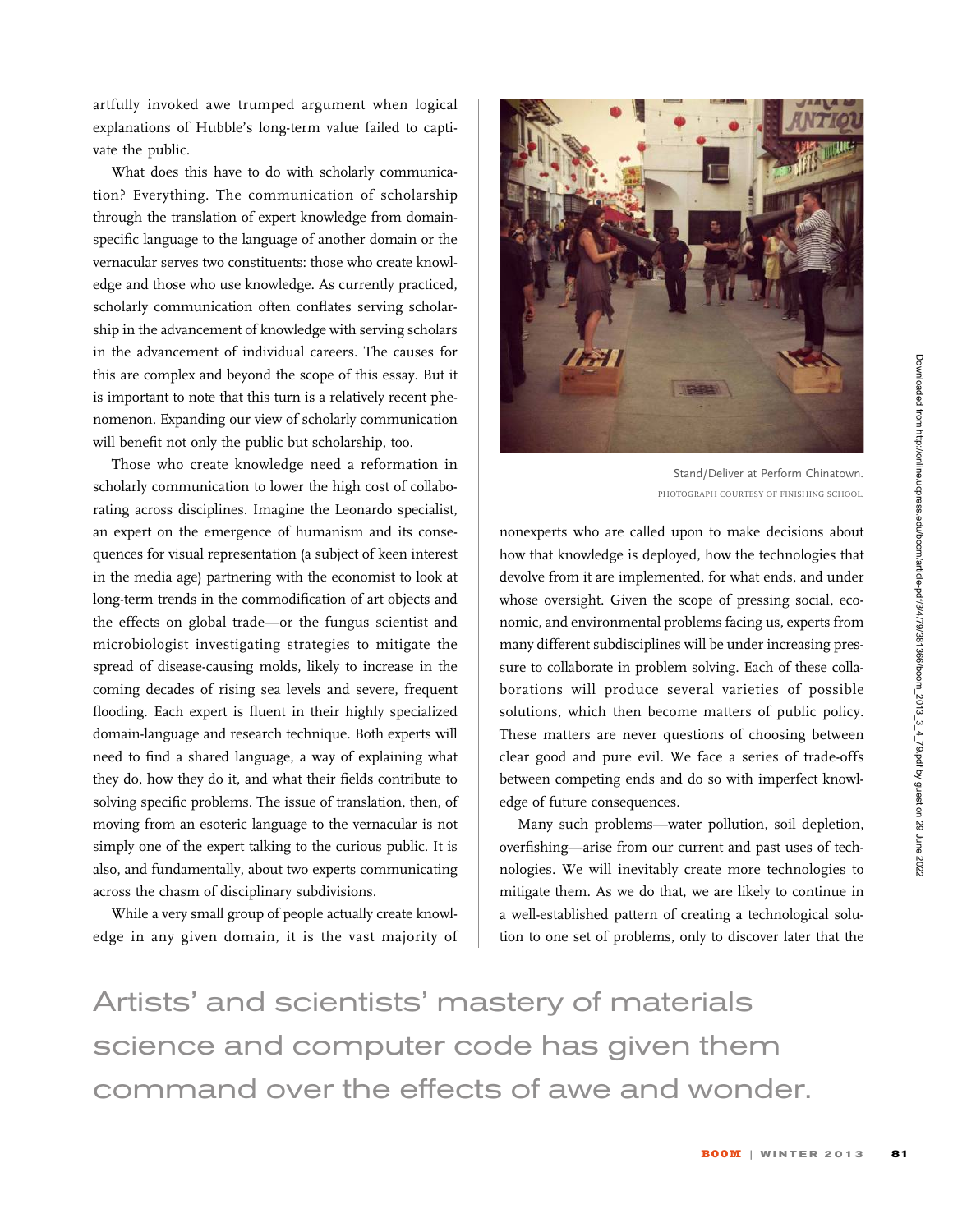solutions themselves produce unintended consequences. Geo-engineering to create deceptively named ''green energy'' could help us move away from consumption of fossil fuels. But what would happen to coastal marine ecosystems, for example, if we choose to capture energy from waves, say, of Pacific coastal waters and the currents of the San Francisco Bay? Genetic engineering could obviate the ravages of some diseases. But what impact would the cure and prevention of Alzheimer's disease have on a population already growing beyond sustainable levels, consuming more and more resources, straining Social Security and Medicare, or continuing to occupy senior positions in various companies and blocking the rise of younger talent—what I call the Queen Elizabeth Syndrome?

Such solutions will use technologies as the means to an end, but decisions about which means will not be based on their technical efficacy alone. We must factor how instrumental knowledge operates within specific cultural and legal frameworks. Humanists and artists are particularly qualified to understand and represent complexity and cultural specificity, and, through storytelling, to engage publics in conjectural thinking about the future, making visible the trade-offs that are involved in some of these major public policy issues. Facing the people and speaking the vernacular becomes absolutely vital to find and implement minimally invasive technical solutions wisely.

This is where California is uniquely positioned to take a leadership role. Both the sciences and the arts rely increasingly on the type of specialized labor and expertise that grows well in the Golden State's diverse soils. California not only has the computing and technology prowess associated with Silicon Valley (although in fact found across all parts of the state). California is also the home of the arts and entertainment industries, commonly associated with Hollywood but also distributed across the state. These are enterprises that use technology to stimulate the public's imagination and empathy. Communication with the public should deploy the

We cannot simply assume that we will have such a public. We must actively cultivate them. full spectrum of senses accessible to us now through media. Immersive technologies able to represent knowledge and stimulate speculation should become key features of this expanded communication.

The dialogue begins in the classroom, or before, when toddlers and young children first speak and interact with knowledge and objects. Multimedia educational platforms for transmission of knowledge should be one of the Golden State's primary businesses by 2050. Southern California's arts and entertainment industries should increasingly work in partnership with the data-intensive enterprises of Northern California to communicate and animate knowledge through learning technologies that include haptic experiences and storytelling. As science and technology expand our capacities as a species to modify our environment and ourselves, the arts will continue to illuminate the human condition through imagination and conjectural thinking, deepen our self-understanding, and inculcate in us a tolerance for ambiguity. The arts can help us to preview a future in which categories of race, ethnicity, and gender—categories that seemed absolute and unbreachable only a few decades ago—will lose relevance, though new categories of discrimination and exclusion based on access to knowledge may arise.

Is this really a job for scholarly communication? Why not let journalism do this? After all, we see lots of news stories about advances in scholarship—granted they tend to be gee-whiz stories about science and engineering, with particular emphasis on biomedical research. The mission of journalism is valuable but distinct from scholarly communication. The journalists' job is to cover the news. The scholars' job is to make their particular area of expertise accessible—accessible on demand, not only accessible when something they do happens to make the news.

This argues for a broadband platform that provides ready access to expert knowledge. A journal such as Boom is a model of one kind of medium for access to expert knowledge being put to use. There are publications such as Nature and Science that combine the communication of expert knowledge to other experts with feature stories that translate that knowledge into the vernacular, and provide the context for grasping the implications of that knowledge for policymaking and other considerations. Is it too much to imagine that each domain, from history to linguistics, do the same?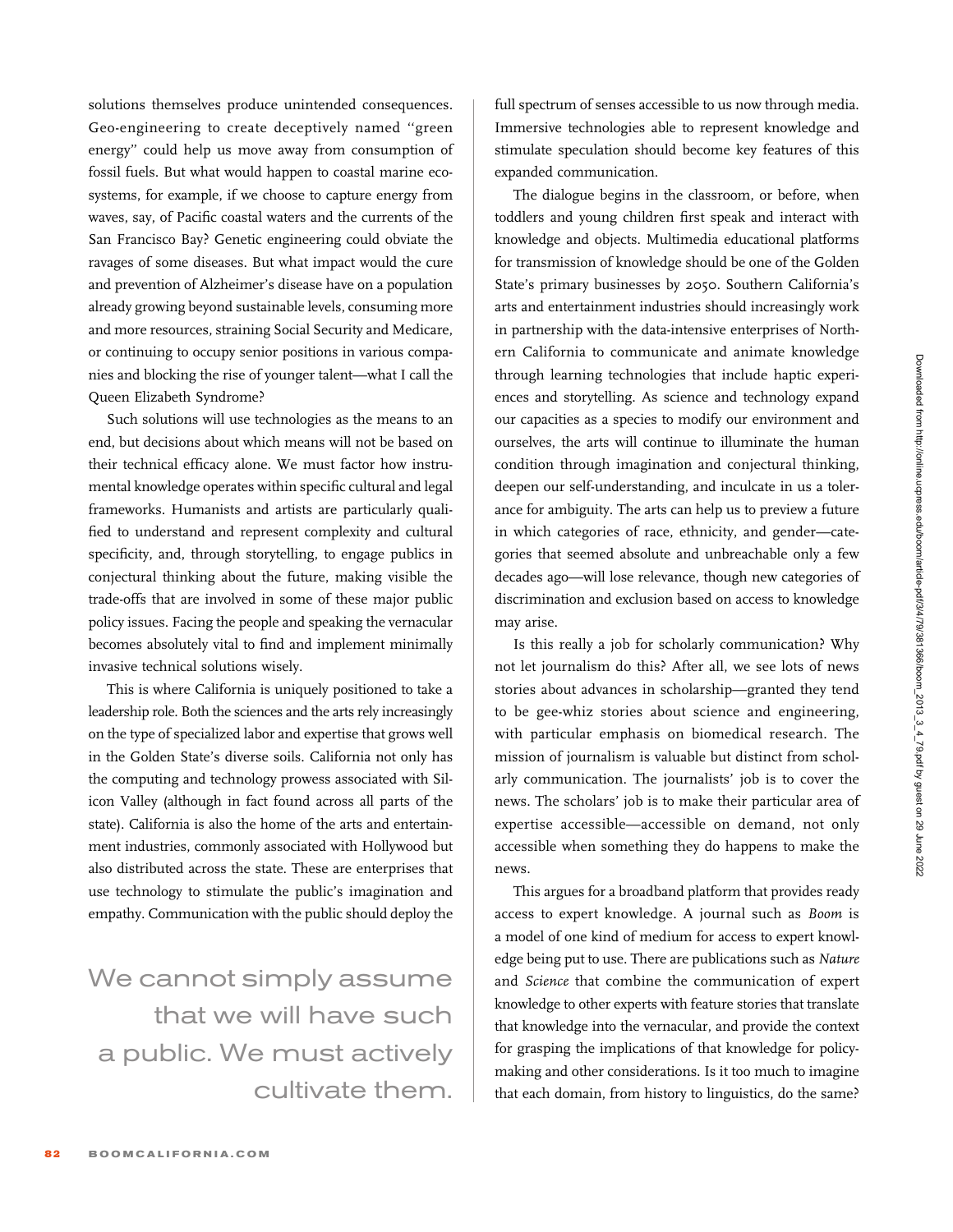

Stand/Deliver is an interactive installation created by Los Angeles-based arts collective Finishing School. The ''dueling free speech unit'' consists of two portable platforms and megaphones, and whomever would like to face the people and speak. PHOTOGRAPH COURTESY OF FINISHING SCHOOL.